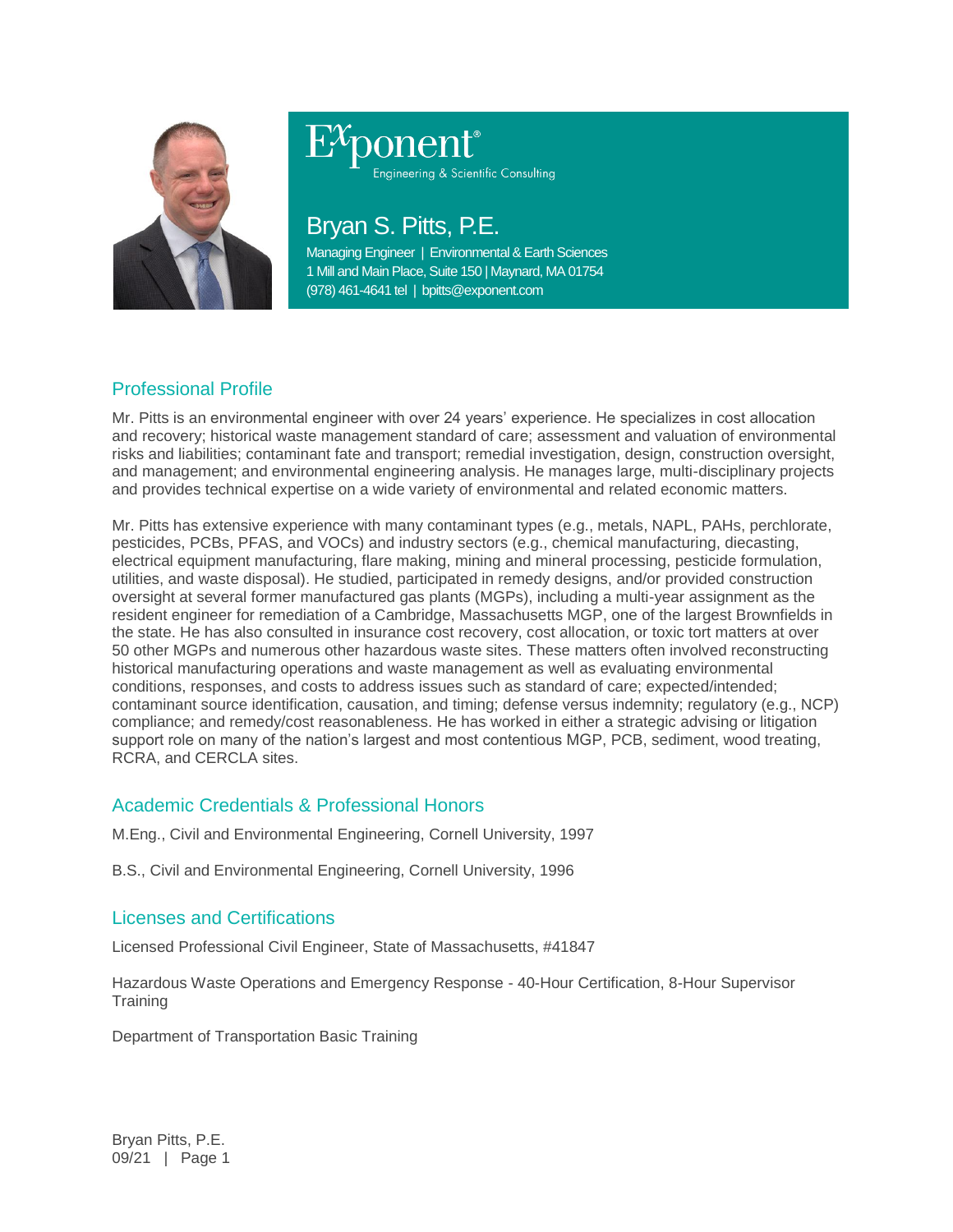# Prior Experience

Senior Managing Consultant/Senior Environmental Engineer, Clarity Environment, Inc., 2015-2018

Senior Managing Consultant, Berkeley Research Group, LLC, 2012-2015

Senior Scientist, Gnarus Environmental Services Corp., d/b/a Gnarus Advisors LLC, 2010-2012

Senior Environmental Engineer, Gradient Corporation, 2005-2010

Senior Engineer, Project Control Companies, Inc., 2003-2005

Environmental Engineer, The Retec Group, Inc., 1997-2003

## Professional Affiliations

Member, American Society of Civil Engineers

Member, American Bar Association – Section of Environment, Energy, and Resources (SEER)

### **Publications**

Shifrin, N.S., B.S. Pitts, and A.C. Chow. 2015. Estimating Environmental Costs. Environmental Claims Journal, 27(1):9-18.

Chang, H., R.T. Fox, R. Mehra, B.S. Pitts, P.M. Rodriguez, K.D. Saunders, and A.C. Stagg. 1997. Preliminary Design of the Devens Regional Wastewater Treatment Facility, Ayer, Massachusetts. Master of Engineering (Civil) Design Project/Thesis, Cornell University.

#### **Presentations and Webinars**

Berger, L., G. Caviness, L. Dorrance, F. Habib, B.S. Pitts, and S.S. Shock. Identifying and Managing Reopener Risks and Liabilities. Webinar presented to Alameda County Bar Association, June 25, 2020.

Shock, S.S., B.S. Pitts, and J.R. Rosengard. A Paradigm Shift for Valuation of Environmental Liabilities in Bankruptcy and Transactions. Webinar, May 8, 2019.

# Project Experience

The projects described below involve allocation of contamination and liability, insurance remedial cost recovery claims, estimation and evaluation of environmental response costs, hazardous waste site remedial oversight and investigation, assessment and valuation of environmental liabilities, toxic torts, and consulting/advocacy on various environmental matters.

#### **Cost Allocation and Recovery - Assessment of Historical Manufacturing and Waste Management, Environmental Conditions, Responses, and Costs**

Major Utility, Eastern United States: Strategic consulting in preparation for future cost allocation of a major river cleanup, including the evaluation of historical operations, environmental conditions and responses, and linkage to river contamination at dozens of properties. Identified significant contaminant sources; evaluated river sediment environmental/forensic data; researched and prepared primers on PCBs, dioxins, and PAHs; and assisted with developing potential allocation approaches, allocation questionnaire responses, and various reports summarizing client and other PRP sites.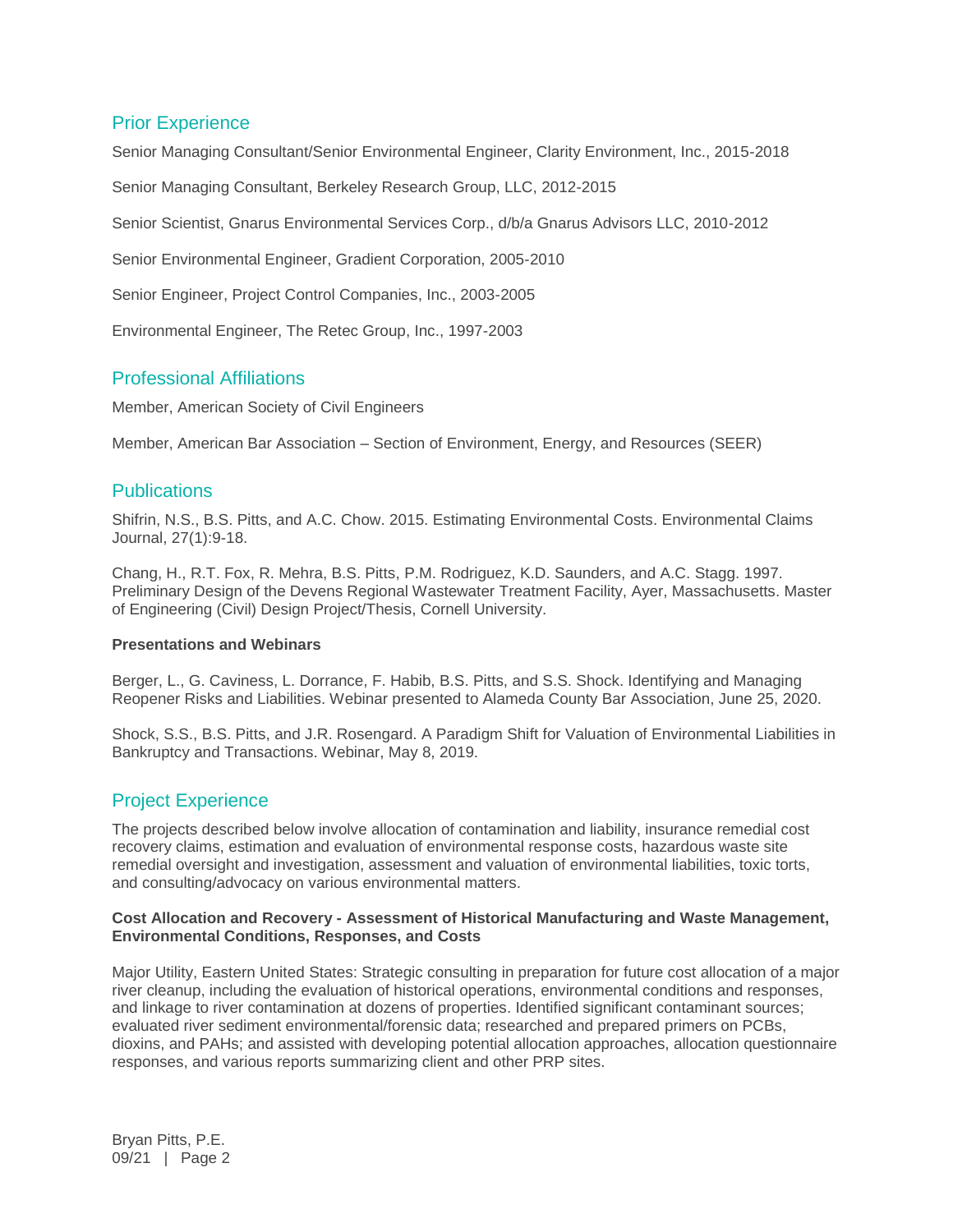Former Aerospace Facility, Central United States: Assessed historical operations, environmental conditions, and the likelihood for DNAPL presence in defense of a cost recovery claim by a municipality related to contamination in downgradient, municipal water supply wells. Assisted with preparing an expert report, including rebuttals of opposing experts.

Former MGPs, Long Island: Evaluated historical operations, environmental conditions, and remedies at seven former Long Island MGPs in support of insurance cost recovery. Addressed expected/intended, release timing, and regulatory compliance issues. Assisted with rebutting opposing experts and preparing for deposition/trial (demonstratives, exhibits, and testimony).

Former MGPs, New York City: Assessed historical operations, environmental conditions, and remedies at 3 former NYC MGPs and their potential impacts on an adjacent water body in support of insurance cost recovery. Addressed expected/intended, release timing, and regulatory compliance issues, as well as historical perspectives on pollution, waste management, environmental damage, and early laws. Assisted with writing expert reports, rebutting opposing experts, and deposition/trial preparation.

Mine Spill Site, Western United States: Evaluated historical mining operations, waste management, and reclamation to identify and analyze sources of permitted and unpermitted releases and disposals of CERCLA hazardous substances (metals) to a watershed in support of litigation with individual and sovereign plaintiffs as well as a former mine owner/operator over a large acid mine drainage spill. Assessed regulatory compliance and impacts of reclamation activities on river water quality, as well as the downstream transport and fate of metals from the release event. Assisted with litigation strategy development, preparing expert and rebuttal reports, and managing this large, multi-disciplinary project.

Active Railyard, New York City: Analyzed historical operations, environmental conditions, and remedies to determine sources and timing of PCB contamination to support insurance cost recovery. Assisted with expert report, deposition, and trial preparation.

Former Electrical Equipment Manufacturer, Massachusetts: Evaluated historical operations and environmental/forensic data at an electrical equipment manufacturing facility, metal diecasting facility, and abutting brook to determine PCB sources to soil and sediments. Developed an equitable allocation of remedial costs among several PRPs, and assisted with deposition/trial preparation.

Hazardous Waste Landfill, Western United States: Conducted various strategic consulting efforts for one PRP, including a) assisting in developing an interim allocation model for offsite groundwater response costs for a large PRP group; b) developing and critiquing others' proposals for a single (onsite, offsite) allocation; c) evaluating remedy cost estimates and settlement scenarios (e.g., landfill versus groundwater, timing, impact on client); d) preparing a landfill mass balance for a chlorinated solvent; e) assessing the accuracy of information coded in a comprehensive waste manifest database; f) evaluating the waste characteristics of several PRPs to better understand each party's relative waste contributions to the landfill; and g) identifying and critiquing potential allocation factors. Overall, these various efforts are aimed at better informing and positioning client for negotiating an equitable final allocation of environmental response costs.

Major Electrical Equipment Manufacturer, Northeast United States: Managed large, multi-disciplinary project involving review of PCB waste management practices, environmental conditions, and remedial responses to evaluate standard of care as compared to typical industrial practices, changing regulatory protocols, and evolving scientific knowledge over time, in the context of expected/intended issues for insurance cost recovery. Evaluated responses to the PCB environmental issue and damage causation and timing (trigger). Reviewed and categorized over \$1 billion of response costs to determine qualification for recovery (i.e., necessity, technical appropriateness, and cost-effectiveness).

Metals Recycler, United States: On behalf of one PRP, critiqued the methodology proposed by a neutral allocator to allocate future sediment remediation costs and proposed an alternative allocation approach. Evaluated past response costs to determine qualification (necessity, reasonableness) for cost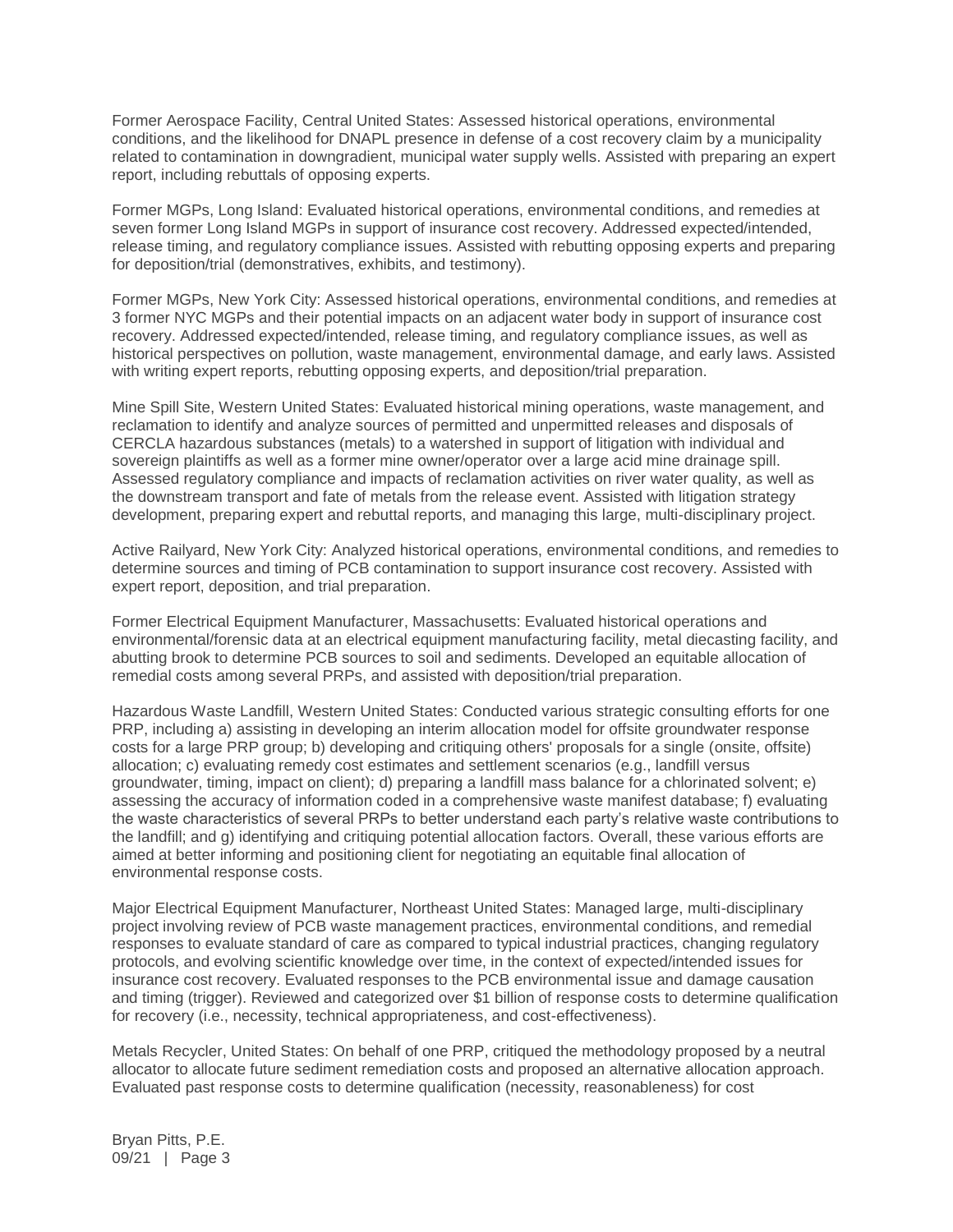contribution, and assisted with mediation efforts for reimbursement of past costs.

Beverage Distributor, New York City: Analyzed the NCP consistency of responses taken by the distributor related to petroleum contamination (and associated vapors) migrating onto its site from an abutting former waste oil recycling facility. Critiqued the insufficiency of environmental responses conducted and planned by the PRP group that succeeded the bankrupt waste oil recycler.

Former MGPs, Upstate New York: Evaluated historical operations, environmental investigations, remedies, and costs at 18 former MGPs in upstate New York for NCP compliance in support of cost allocation between former owners/operators. Assisted in developing an allocation approach and trial exhibits. Researched and chronicled the history of federal/state MGP regulations/policies and available MGP remedial technologies.

Utility Company, Guam: Assessed the reasonableness, timeliness, regulatory compliance, and costeffectiveness of remedial responses to a pipeline spill of No. 6 fuel oil in a wetland in support of insurance cost recovery. Researched regulatory requirements and remedial technology availability in Guam.

Former MGP, South Carolina: Evaluated historical operations, environmental conditions, and remedies to determine contaminant causation and links to a former plant owner/operator (utility holding company) for cost allocation purposes.

Former MGPs, Connecticut: Analyzed historical operations, environmental conditions, and remedies at several former MGPs to determine contaminant causation and timing and to establish links to a former plant owner/operator (utility holding company) for cost allocation purposes. Examined the level of holding company control of plant operations. Designed and oversaw an additional field investigation at one site to develop an allocation between plant owner/operators. Assisted in preparing affirmative and rebuttal testimony.

Former MGP, New York City: Evaluated historical operations, environmental conditions, and remedies at a former NYC MGP to estimate contaminant causation, timing, and volume in support of insurance cost recovery.

Former MGP, Keene, New Hampshire: Assessed environmental conditions and remedies at a former MGP for insurance cost recovery.

Former MGPs, Southern New York: Evaluated historical operations, environmental conditions, and remedies at several former MGPs to estimate contaminant causation, timing, and volume in support of insurance cost recovery.

#### **Historical Waste Management Standard of Care Evaluations**

Flare Manufacturing Site, Western United States: Opined on perchlorate practices in the context of insurance cost recovery litigation. Prepared an expert report that addressed the following topics: historical reconstruction of plant operations; perchlorate waste management standard of care; identification of perchlorate sources; evolution of knowledge of perchlorate, industrial waste management practices, and relevant laws and regulations; and expected/intended and release timing issues.

Major Electrical Equipment Manufacturer, Northeast United States: Examined standard of care and environmental responses at two large capacitor plants and an abutting river in the context of a claim made by downstream water suppliers.

Major U.S. Manufacturer: Consulting expert to outside counsel for an insurance cost recovery case involving over 100 sites. Reviewed historical operations, environmental conditions, and contaminant causation/timing at 10 bellwether sites to evaluate standard of care and response cost recoverability.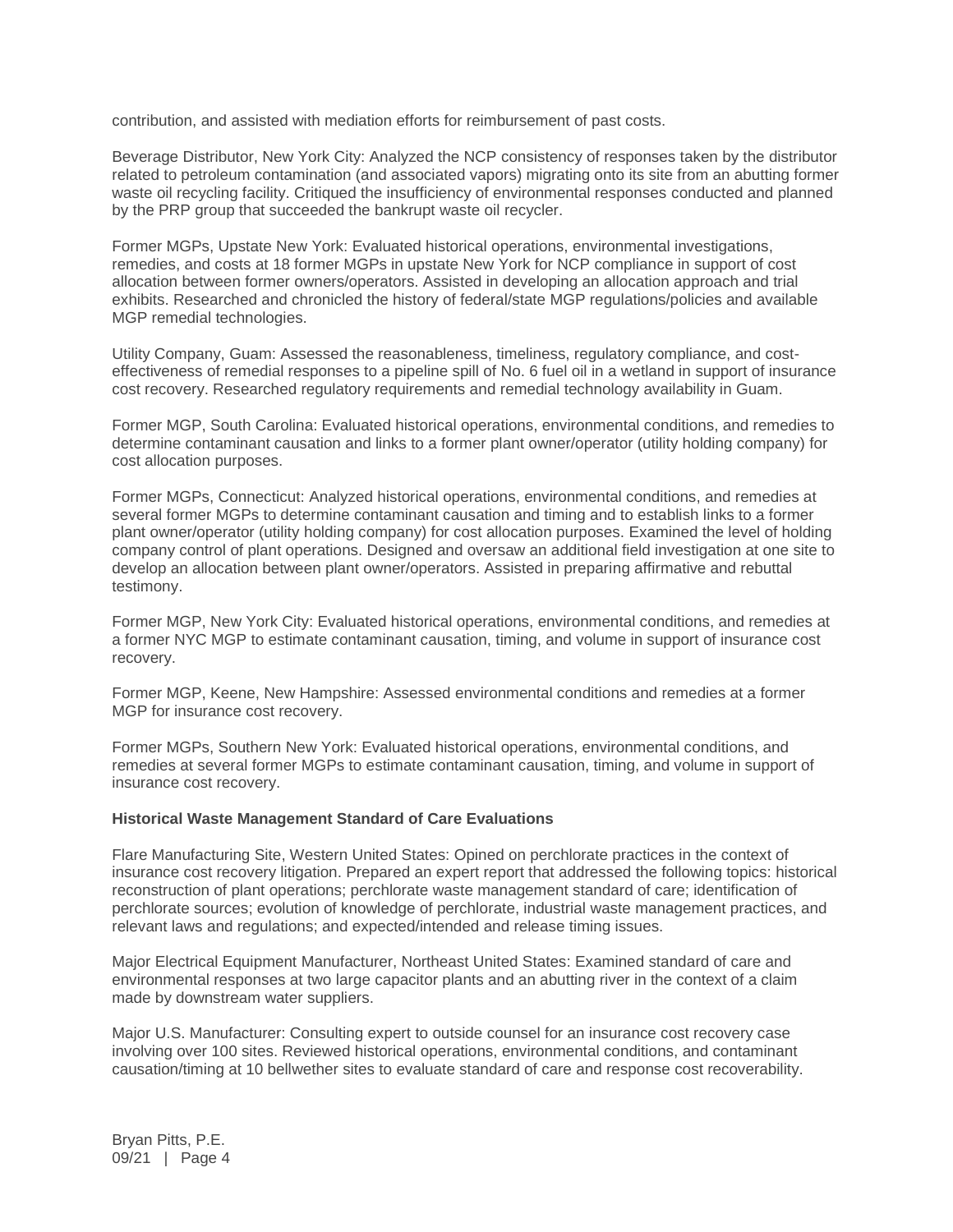U.S. Mining Company and Former Pesticide Manufacturer: Evaluated historical waste management practices and environmental conditions at two former arsenical pesticide manufacturing plants and an operating mine to determine standard of care related to arsenic use in the context of insurance cost recovery. Researched and summarized background on arsenic, pesticides, and mine tailing ponds (uses, progression of scientific understanding, regulations).

Gun Manufacturer, Connecticut: Evaluated historical ash/waste landfilling by a former arms manufacturer and other private/public entities in a former wetland area, now residentially developed, to evaluate standard of care. Chronicled the history of wetlands eradication in the early 20th century for public health protection, sanitary waste disposal, and land creation.

PCB Facility, Alabama: Reviewed historical waste management practices and environmental conditions to evaluate standard of care, especially response to the PCB environmental issue, in view of contemporaneous industrial practices and regulations for a toxic tort litigation.

Lead Smelter, Missouri: Researched the evolution of industrial air pollution control technologies in comparison with historical operations at a large, primary lead smelter-refinery to evaluate standard of care for a toxic tort litigation.

#### **Assessment and Valuation of Environmental Liabilities**

Confidential United States Client: Estimated future environmental response costs using probabilistic (decision tree) cost analysis based on ASTM standard E2137 at a portfolio of hundreds of sites, including former wood treating facilities, chemical plants, refineries, mines, and nuclear processing sites, for a Chapter 11 bankruptcy litigation. Developed an internal database of unit environmental response costs, which was utilized when no site-specific cost information was available. Performed and managed technical audits of all site cost analyses for feasibility, ability to achieve remedial goals, completeness, consistency, and accuracy. Evaluated NCP consistency of a \$338 million EPA response at a New Jersey wood treating site. Assisted in preparing affirmative testimony and in rebutting opposing expert.

Utility Company, Western United States: Identified sources of legal obligations (regulatory, contractual, and promissory estoppel) and developed an independent estimate for asset retirement obligations for a large portfolio of natural gas assets consistent with current accounting standards (e.g., FASB ASC 410-20 and ASC 820) and industry best practice standards (e.g., ASTM E3123, E2137).

Pharmaceutical Company, United States: Evaluated risks and liabilities associated with a portfolio of sites subject to cost-sharing under a past transactional agreement. Reviewed and evaluated past spending of environmental reserve funds and opposing expert's forecast of environmental liabilities (ongoing spending on environmental obligations and contingent liabilities totaling over \$1 Billion). Developed an independent fair value measurement estimate of liabilities based on ASTM standards E3123, E2137, and E2173 for use in negotiations between parties.

Utility Company, New York State: Evaluated future environmental response costs using probabilistic (decision tree) cost analysis for a former MGP portfolio to support an environmental reserve update.

#### **Remedial Action, Construction Oversight, and Brownfields**

Former MGP, Cambridge, Massachusetts: Resident engineer/project manager for a multi-phased, multiyear remediation of a former MGP in preparation for Brownfield redevelopment. Responsibilities included sampling, characterization, and disposal documentation of over 500,000 tons of soil/debris/tar; oversight of excavations, air monitoring, soil management, and the installation/operation of groundwater treatment vapor barrier, and vapor collection systems in compliance with the Massachusetts Contingency Plan (MCP); and coordination with the licensed site professional (LSP), owner, and contractors. This site won the 2006 EPA Region I and National Grand Prize Phoenix Award for excellence in Brownfield redevelopment.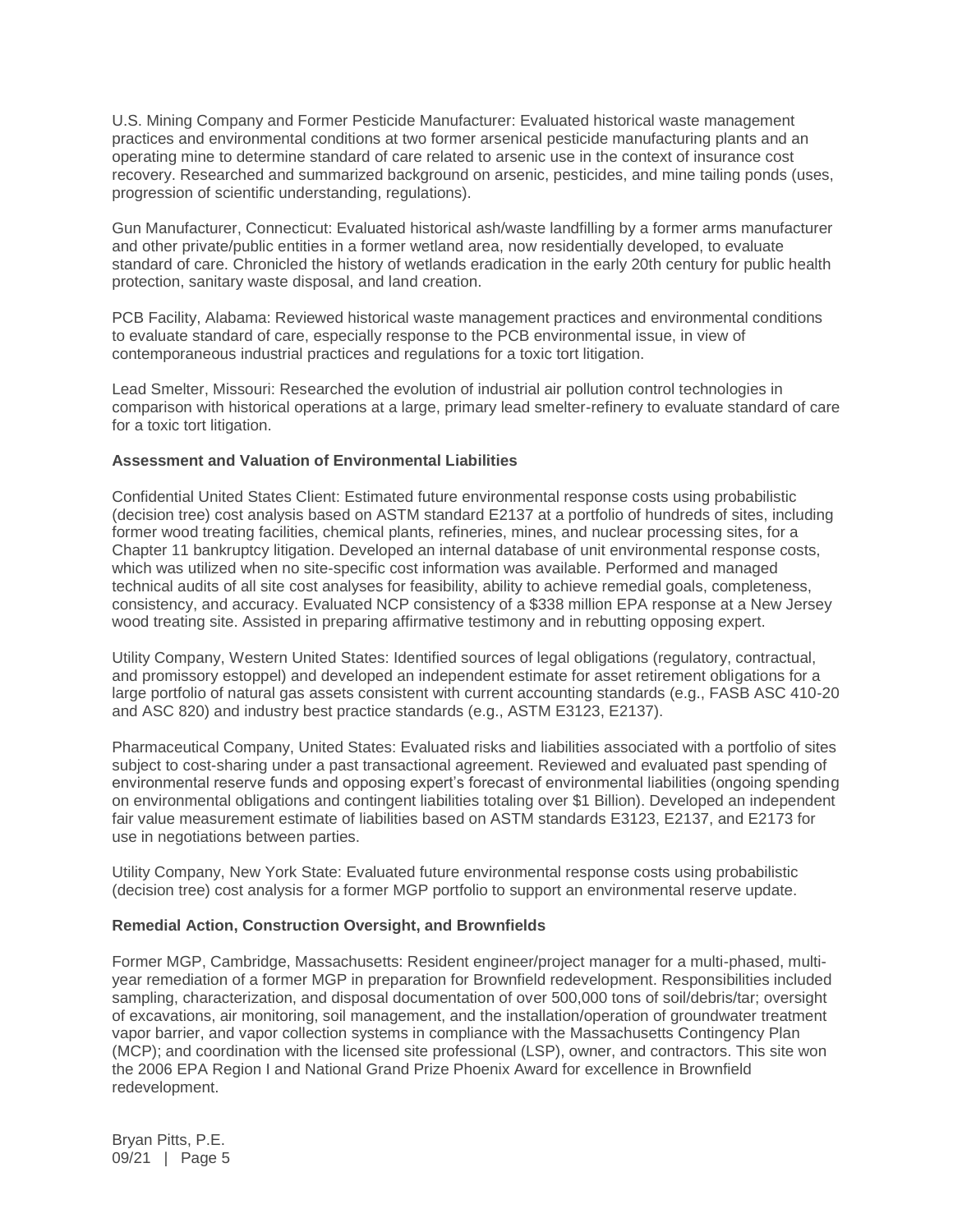Former MGP, LaPorte, Indiana: Planning/field oversight for two source removal actions (wooden tar holder and contaminated soils, contents of a former gas holder beneath the foundation of an operating manufacturer) under Indiana's Voluntary Remediation Program. Other responsibilities included subcontractor procurement; construction and operation of a vapor-phase granular activated carbon treatment system; health, safety, and air monitoring; and preparation of remediation work plan and completion reports.

Confidential Client, Brazil: Assisted with the remedial investigation, design, and construction logistics at a former pesticide formulation facility in an urban setting, including demolition of several large buildings and soil excavation. Assisted with developing site disclosure and public relations strategies, prepared regulatory submittals (e.g., risk assessment, remedial action plan, and remediation completion report). Inspected and directed remediation, and managed ongoing site activities and costs for the owner.

Municipal Landfill Closure, Nashua, New Hampshire: Provided construction oversight during closure of a 12-acre municipal landfill in compliance with design specifications; directed and inspected contractors' work; estimated material quantities and costs; prepared field construction reports; coordinated materials delivery; and assisted with scheduling and cost estimates.

Former Creosote and Asphalt Sealer Facility, Toledo, Ohio: Coordinated and supervised the excavation and offsite disposal of sludge, decommissioning of site wells, and ongoing site maintenance. Prepared a feasibility study report.

#### **Field Investigations, Preparation of Environmental Reports, Remedy Design and Cost Estimation, and Environmental Engineering Analysis**

Contaminated Drinking Water Wells, Western United States. On behalf of a responsible party, conducted an NCP compliance evaluation of a water agency's environmental responses to perchlorate and VOC contamination in several of its drinking water wells. Assisted with writing expert and rebuttal reports and deposition/trial preparation.

Former Mine, Southwestern United States: Assisted with developing a cost model (and associated quantities, durations, timing, discount rates) that compared alternative remedial scenarios for mine waste rock piles to the EPA-approved CERCLA remedy, including evaluation of uncertainties, in support of cost allocation. Completed technical review of calculations and methodology.

Utility, Eastern United States: Researched and summarized closure regulatory requirements and remedial alternatives for numerous coal ash and analogous, non-coal-ash sites across the United States.

Chemical Manufacturer, United States: Evaluated historical conditions, progression of knowledge of one contaminant, and non-chemical-specific ecological stressors in support of damages litigation by several public entities. Assisted with expert report preparation, technical review, and critique of opposing experts.

PCB-Contaminated River, Great Lakes Region: Administered a large insurance policy for a PRP responsible for sediment PCB contamination (including review, approval, and tracking of subcontractor invoices; budget development and tracking; financial report preparation; environmental reserve estimation). Prepared third-party review of environmental reports, conceptual remedial designs, cost estimates, cash flow projections, and schedules in support of settlement/litigation, where remediation cost will exceed \$1 billion

Former Mine, Southwestern United States: Assisted with developing a cost model (and associated quantities, durations, timing, discount rates) that compared alternative remedial scenarios for mine waste rock piles to the EPA-approved CERCLA remedy, including evaluation of uncertainties, in support of cost allocation.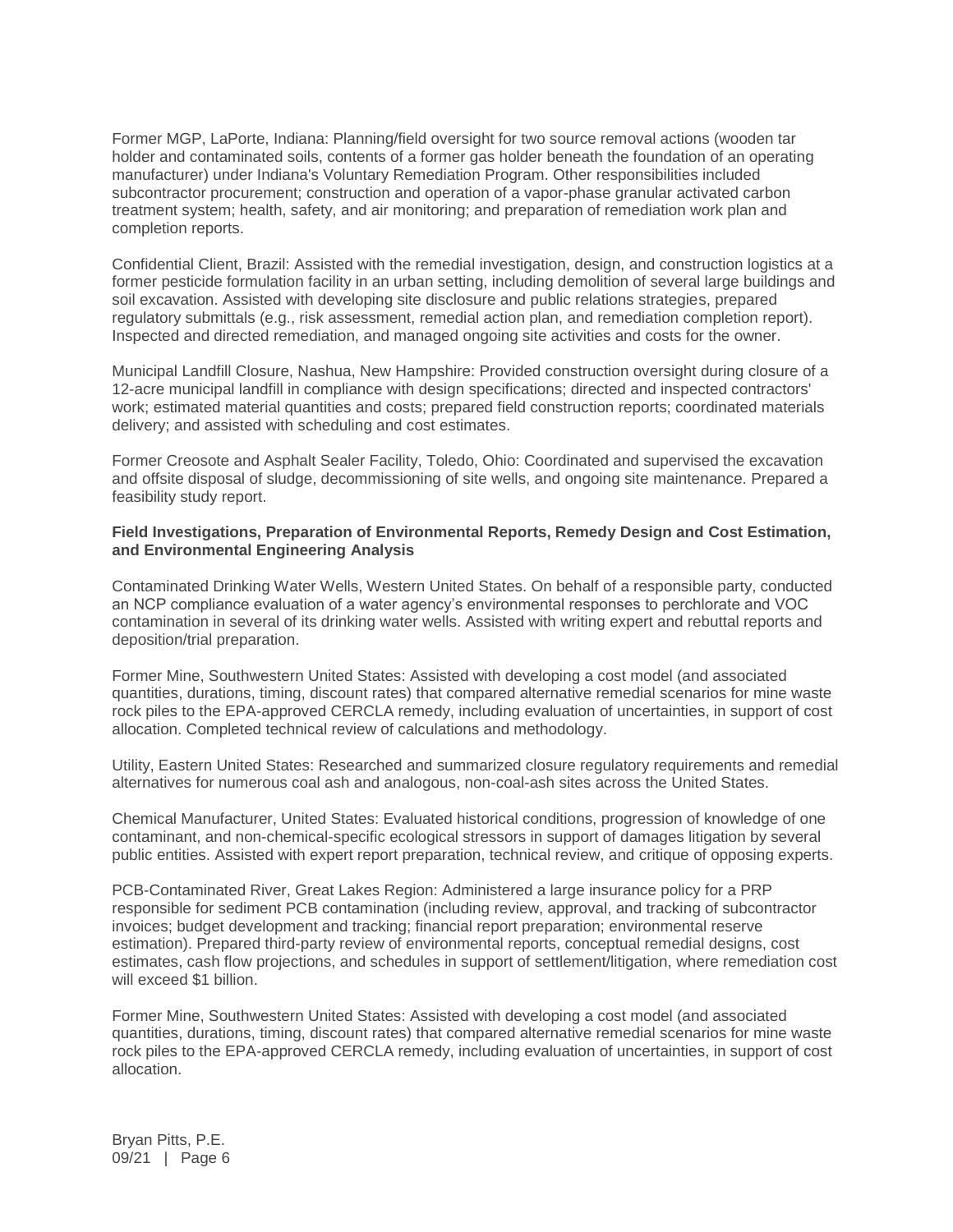Former MGP, Washington D.C.: Evaluated historical operations, environmental conditions, and potential human exposure scenarios to MGP contamination in a toxic tort litigation.

Former Warehouse, Cambridge, Massachusetts: Analyzed environmental data and remedy costs to differentiate petroleum-related from other anthropogenic contaminant sources and to assist the owner in negotiating a settlement with a developer for sharing environmental response costs.

Former MGPs, Rochester, New York: Critiqued remedial cost estimates for two MGPs prepared by the opposing party's consultant in support of cost allocation.

Former MGP, Greenfield, Massachusetts: Prepared design calculations, drawings, cost estimates, and technical specifications for a containment system and slope restoration along a steep riverbank downgradient of a former MGP site to eliminate tar migration to river sediments; assisted in preparing the Phase IV Remedy Implementation Plan.

Former MGP, Hammond, Indiana: Planned, performed, and managed a study to obtain hydraulic information for design of a sediment removal/capping remedy. Prepared design calculations, cost estimates, Phase II investigation and engineering evaluation of alternatives reports, and part of the basis of design report.

Former MGP, Cambridge, Massachusetts: Prepared environmental reports in support of site remediation including Phase II and III reports, release abatement measure (RAM) plan, soil management plan, environmental specifications, transportation and dust mitigation plan, RAM completion report, and health and safety plan. Conducted NPDES sampling and reporting.

Former MGP, LaPorte, Indiana: Prepared a feasibility study report, including development and comparison of remedial alternatives in accordance with CERCLA requirements, conceptual design calculations, and cost estimates.

Former MGP, York, Pennsylvania: Assisted with the field investigation and design of a containment remedy to mitigate tar seepage into a river. Provided oversight of an interim remedial measure to eliminate direct contact risk.

Former MGP, Everett, Massachusetts: Prepared and managed a Phase III feasibility study report, including preparation of conceptual remedial designs and cost estimates.

Former MGP, Rochester, New Hampshire: Assisted with evaluation of remedial alternatives and cost estimates and preparation of a remedial action plan.

Superfund Site, Massachusetts: Performed a third-party evaluation of EPA's proposed remedial action plan for a major Superfund site for technical merit and accuracy in cost estimation. Identified numerous flaws in EPA's analysis and assisted in preparing draft response to EPA.

Former Electroplating Facility, Pennsylvania: Planned and conducted a chromium seep investigation and assisted with seep remedial design at a residence.

Active Industrial Facility, Lawrence, Massachusetts: Prepared an ASTM-compliant Phase I environmental site assessment for a major industrial facility, including researching historical land use and ownership, industrial operations, and contamination from local and state files and interviewing local public officials.

Active Manufacturing Facility, Massachusetts: Assisted in preparing an MCP-compliant five-year periodic evaluation opinion report for a Class C Response Action Outcome site; prepared utility-related abatement measure (URAM) notification and completion reports; assisted in preparing activity and use limitations and deed restrictions in support of property transfer; and MCP regulatory support.